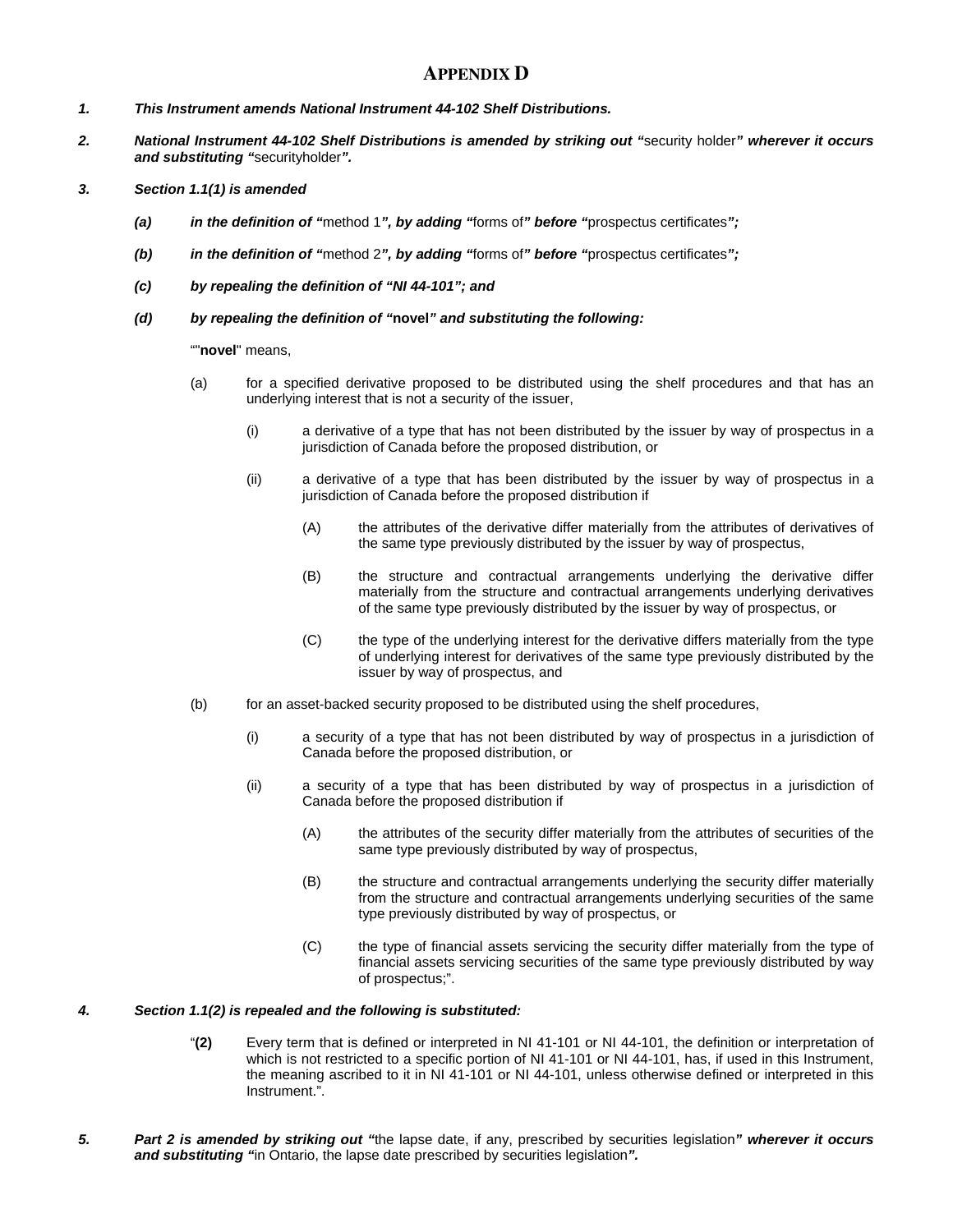- *6. Section 2.8 is repealed.*
- *7. Subparagraph 4.1(2)(b)(ii) is amended by striking out "*21*" and substituting "*10 business*".*
- *8. Paragraph 8. of section 5.5 is repealed and the following is substituted:* 
	- "8. The prospectus certificates required by Part 5 of NI 41-101 or other securities legislation, in the issuer certificate form or underwriter certificate form prescribed by
		- (a) method 1, if
			- (i) the base shelf prospectus is being used to establish an MTN program or other continuous distribution, or
			- (ii) method 2 has not been elected; or
		- (b) method 2, if method 2 has been elected."

#### *9. Section 5.8 is repealed and the following is substituted:*

- "**5.8 Amendments** if a material change occurs at a time when no securities are being distributed under a base shelf prospectus, the provisions in Part 6 of NI 41-101 or other securities legislation that require the filing of an amendment to a prospectus if a material change occurs are satisfied by
	- (a) the filing of a material change report, and
	- (b) the incorporation by reference in the base shelf prospectus of the material change report.".
- *10. Section 6.1 is amended by striking out "*and, in Québec, to contain no misrepresentation that is likely to affect the value or the market price of the securities to be distributed.*".*

#### *11. Section 6.2 is amended*

- *(a) in subsection (3),* 
	- *(i) by striking out "*Any unaudited financial statements of an issuer or an acquired business*" and substituting "*Subject to subsection (4), any unaudited financial statements, other than *pro forma* financial statements,*", and*
	- *(ii) by striking out "*an entity's*" and substituting "*a person or company's"*;*
- *(b) by repealing subsection (4) and substituting the following:* 
	- "**(4)** If NI 52-107 *Acceptable Accounting Principles, Auditing Standards and Reporting Currency*  permits the financial statements of the person or company in subsection (3) to be audited in accordance with
		- (a) U.S. GAAS, the unaudited financial statements may be reviewed in accordance with U.S. review standards,
		- (b) International Standards on Auditing, the unaudited financial statements may be reviewed in accordance with International Standards on Review Engagement issued by the International Auditing and Assurance Standards Board, or
		- (c) auditing standards that meet the foreign disclosure requirements of the designated foreign jurisdiction to which the issuer is subject, the unaudited financial statements
			- (i) may be reviewed in accordance with review standards that meet the foreign disclosure requirements of the designated foreign jurisdiction, or
			- (ii) do not have to be reviewed if
				- (A) the designated foreign jurisdiction does not have review standards for unaudited financial statements, and
				- (B) the base shelf prospectus includes disclosure that the unaudited financial statements have not been reviewed."*; and*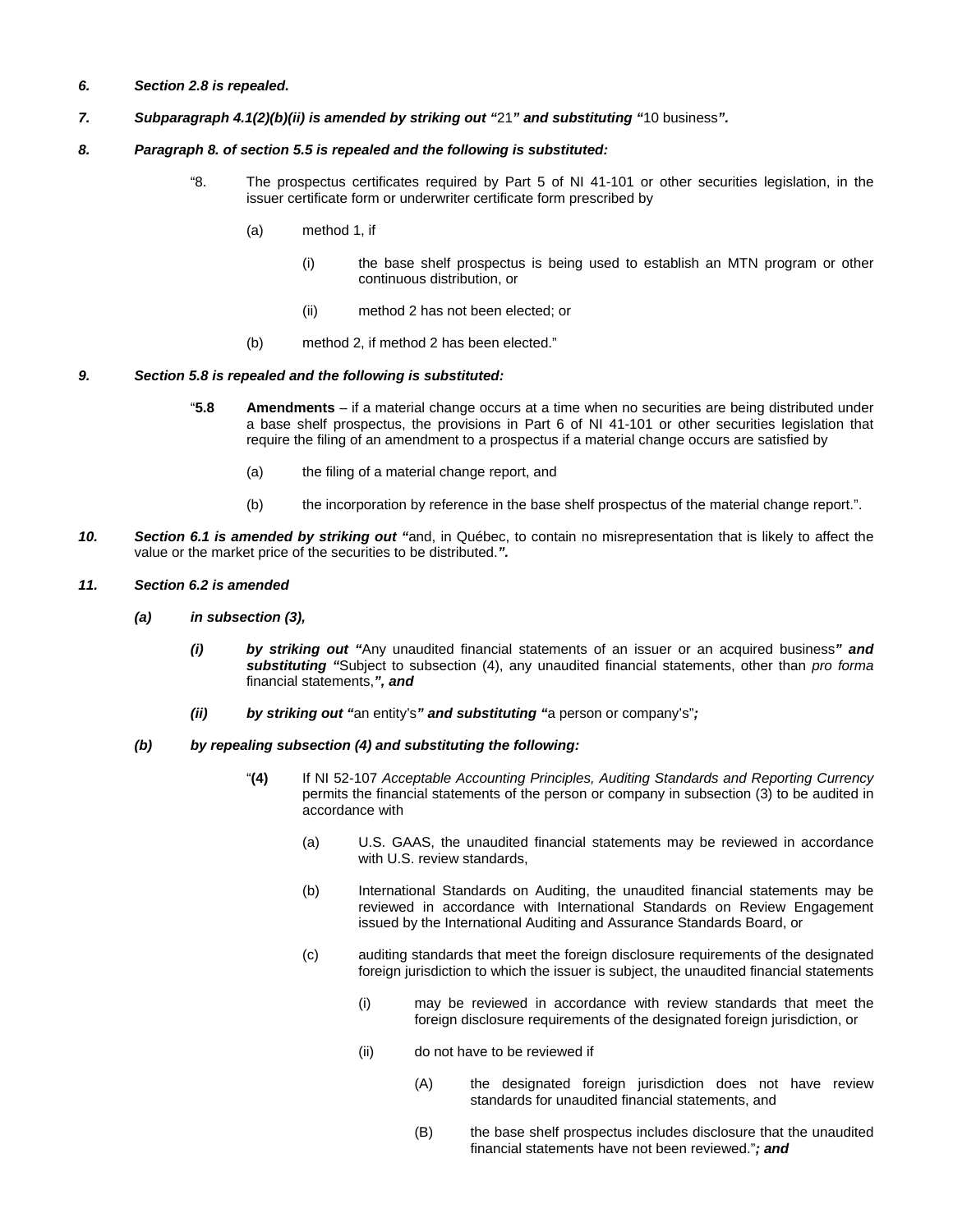*(c) in subsection (5), by adding "*, if applicable," **after** "The review specified in subsection (3)*".*

### *12. Subsection 6.3(1) is amended*

- *(a) in paragraph 3., by adding "*required by Part 5 of NI 41-101 and other securities legislation, in the issuer certificate form or underwriter certificate form*" after "*The prospectus certificates*"; and*
- **(b) in subparagraph 3.(b), by striking out** "certificates" **and substituting** "certificate forms" **before** "prescribed by method 1".
- *13. Section 6.7 is amended by striking out "*and, in Quebec, contain no misrepresentation that is likely to affect the value or the market price of the securities to be distributed,*".*

#### *14. The following section 6.8 is added after section 6.7:*

"**6.8 Disclosure that may be Omitted** – A shelf prospectus supplement may omit any prospectus certificates required by Part 5 of NI 41-101 or other securities legislation, if the person or company required to sign the certificate signed a prospectus certificate in the issuer certificate form or underwriter certificate form prescribed by method 1 included in a base shelf prospectus or a shelf prospectus supplement qualifying the securities being distributed.".

### **15. Subsection 7.2(1) is amended**

- *(a) by adding "*notary in Québec,*" before "*solicitor";
- *(b) by adding "*or business*" after "*whose profession*";*
- *(c) by striking out "*report or valuation" *wherever it occurs and substituting "*report, valuation, statement or opinion*"; and*
- *(d) by repealing paragraph (b) and substituting the following:* 
	- "(b) named in the document
		- (i) as having prepared or certified any part of the base shelf prospectus, amendment or shelf prospectus supplement,
		- (ii) as having opined on financial statements from which selected information included in the base shelf prospectus, amendment or shelf prospectus supplement has been derived and which audit opinion is referred to in the base shelf prospectus, amendment or shelf prospectus supplement directly or in a document incorporated by reference, or
		- (iii) as having prepared or certified a report, valuation, statement or opinion referred to in the base shelf prospectus, amendment or shelf prospectus supplement, directly or in a document incorporated by reference,".
- *16. Section 9.1 is amended by striking out "***percent***" and substituting "*%*" after "*does not exceed 10*".*

### *17. Section 9.2 is amended*

### *(a) by repealing subsection 9.2(2) and substituting the following:*

"(2) For the purposes of subsection (1), in calculating the total number of equity securities of a class outstanding, an issuer shall exclude those equity securities of the class that are beneficially owned, or controlled or directed, directly or indirectly, by persons or companies that, alone or together with their respective affiliates and associated parties, beneficially own, or control or direct, directly or indirectly, more than 10% of the outstanding equity securities of the issuer.*"; and*

## *(b) by repealing subsection 9.2(3) and substituting the following:*

"(3) Despite subsection (2), if a portfolio manager of a pension fund or investment fund, alone or together with its affiliates and associated parties, exercises control or direction, directly or indirectly, in the aggregate over more than 10% of the outstanding equity securities of an issuer, and the fund beneficially owns, or controls or directs, directly or indirectly, 10% or less of the issued and outstanding equity securities of the issuer, the securities that the fund beneficially owns, or controls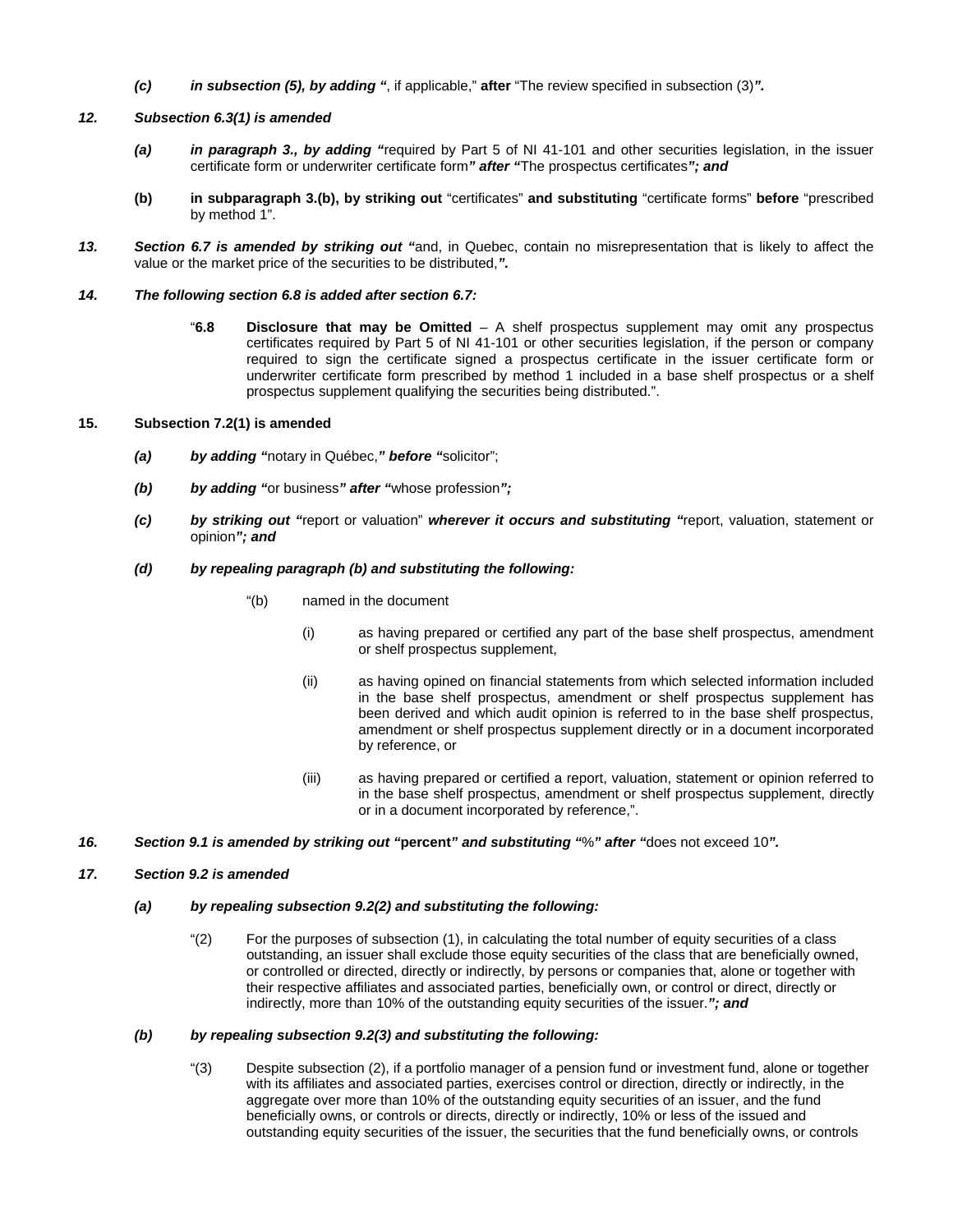or directs, directly or indirectly, are not excluded unless the portfolio manager is an affiliate of the issuer.".

### *18. Section 11.1 is amended by adding the following subsection (2.1) after subsection (2):*

"**(2.1)** Except in Ontario, an exemption referred to in subsection (1) is granted under the statute referred to in Appendix B of National Instrument 14-101 *Definitions* opposite the name of the local jurisdiction.".

#### *19. Subsection 11.2(2) is repealed and the following is substituted:*

- "**(2)** The issuance of a receipt for a base shelf prospectus or an amendment to a base shelf prospectus is not evidence that the exemption is being granted unless
	- (a) the person or company that sought the exemption sent to the regulator
		- (i) the letter or memorandum referred to in subsection 11.1(3), on or before the date of the filing of the base shelf prospectus or an amendment to a base shelf prospectus, or
		- (ii) the letter or memorandum referred to in subsection 11.1(3) after the date of the filing of the base shelf prospectus or an amendment to a base shelf prospectus and received a written acknowledgement from the regulator that the exemption may be evidenced in the manner set out in subsection (1), and
	- (b) the regulator has not before, or concurrently with, the issuance of the receipt sent notice to the person or company that sought the exemption, that the exemption sought may not be evidenced in the manner set out in subsection (1).".

#### *20. Appendix A is amended*

- *(a) in the title,* 
	- *(i) by adding "*Form of*" before "*Shelf Prospectus Certificates*", and*
	- *(ii) by adding "FORM OF" before "CERTIFICATES";*

### *(b) by repealing section 1.1 and substituting the following:*

"**1.1 Issuer Certificate Form –** If a base shelf prospectus establishes an MTN program or other continuous distribution, or if method 2 has not been elected by an issuer, an issuer certificate form in the preliminary base shelf prospectus and the base shelf prospectus must state:

> "This short form prospectus, together with the documents incorporated in this prospectus by reference, will, as of the date of the last supplement to this prospectus relating to the securities offered by this prospectus and the supplement(s), constitute full, true and plain disclosure of all material facts relating to the securities offered by this prospectus and the supplement(s) as required by the securities legislation of [insert name of each jurisdiction in which qualified]."";

### *(c) by repealing section 1.2 and substituting the following:*

"**1.2 Underwriter Certificate Form** – If the base shelf prospectus establishes an MTN program or other continuous distribution or if method 2 has not been elected by the underwriter, an underwriter certificate form in the preliminary base shelf prospectus and the base shelf prospectus must state:

> "To the best of our knowledge, information and belief, this short form prospectus, together with the documents incorporated in this prospectus by reference will, as of the date of the last supplement to this prospectus relating to the securities offered by this prospectus and the supplement(s), constitute full, true and plain disclosure of all material facts relating to the securities offered by this prospectus and the supplement(s) as required by the securities legislation of [insert name of each jurisdiction in which qualified]."";

- *(d) by repealing section 1.3;*
- **(e) by repealing section 1.4 and substituting the following:**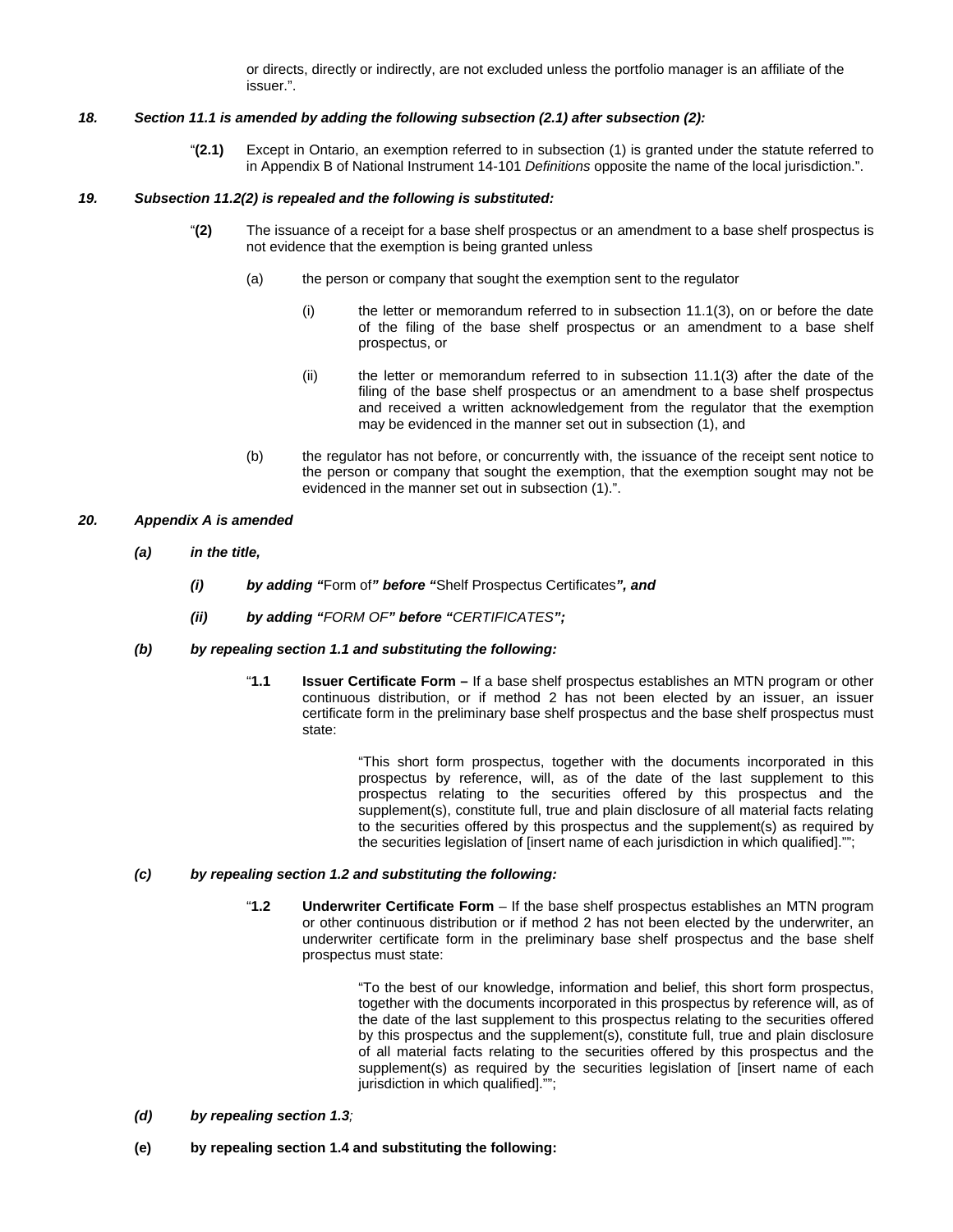## "**1.4 Amendments**

- **(1)** For an amendment to a base shelf prospectus in respect of a base shelf prospectus that included the issuer certificate form and underwriter certificate form in sections 1.1 and 1.2, and if the amendment does not restate the prospectus, change "this short form prospectus" to "the short form prospectus dated [insert date] as amended by this amendment" wherever it appears in the statements in sections 1.1 and 1.2.
- **(2)** For an amended and restated base shelf prospectus in respect of a base shelf prospectus that included the issuer certificate form and underwriter certificate form in sections 1.1 and 1.2, change "this short form prospectus" and replace it with "this amended and restated short form prospectus" wherever it appears in the statements in sections 1.1 and 1.2.";

### *(f) by repealing section 2.1 and substituting the following:*

"**2.1 Issuer Certificate Form** – If an issuer certificate form described in section 1.1 was not included in the corresponding base shelf prospectus, an issuer certificate form in a shelf prospectus supplement that establishes an MTN program or other continuous distribution must state:

> "The short form prospectus, together with the documents incorporated in the prospectus by reference, as supplemented by the foregoing, will, as of the date of the last supplement to the prospectus relating to the securities offered by the prospectus and the supplement(s), constitute full, true and plain disclosure of all material facts relating to the securities offered by the prospectus and the supplement(s) as required by the securities legislation of [insert name of each jurisdiction in which qualified]."";

## *(g) by repealing section 2.2 and substituting the following:*

"**2.2 Underwriter Certificate Form** – If an underwriter's certificate form described in section 1.2 was not included in the corresponding base shelf prospectus, an underwriter certificate form in a shelf prospectus supplement that establishes an MTN program or other continuous distribution must state:

> "To the best of our knowledge, information and belief, the short form prospectus, together with the documents incorporated in the prospectus by reference, as supplemented by the foregoing, will, as of the date of the last supplement to the prospectus relating to the securities offered by the prospectus and the supplement(s), constitute full, true and plain disclosure of all material facts relating to the securities offered by the prospectus and the supplement as required by the securities legislation of [insert name of jurisdiction in which qualified]."";

## *(h) by repealing section 2.3; and*

### *(i) by repealing section 2.4 and substituting the following:*

### "**2.4 Amendments**

- **(1)** For an amendment to a shelf prospectus supplement in respect of a shelf prospectus supplement that included the issuer certificate form and underwriter certificate form in sections 2.1 and 2.2, and if the amendment does not restate the prospectus, add ", as it amends the shelf prospectus supplement dated [insert date]" after "the foregoing," wherever it appears in the statements in sections 2.1 and 2.2.
- **(2)** For an amended and restated shelf prospectus supplement in respect of a shelf prospectus supplement that included the issuer certificate form and underwriter certificate form in sections 2.1 and 2.2, include the issuer certificate form and the underwriter certificate form in sections 2.1 and 2.2.".

### *21. Appendix B is amended*

## *(a) in the title,*

- *(i) by adding "*Form of*" before "*Shelf Prospectus Certificates*", and*
- *(ii) by adding "*FORM OF*" before "*PROSPECTUS CERTIFICATES*";*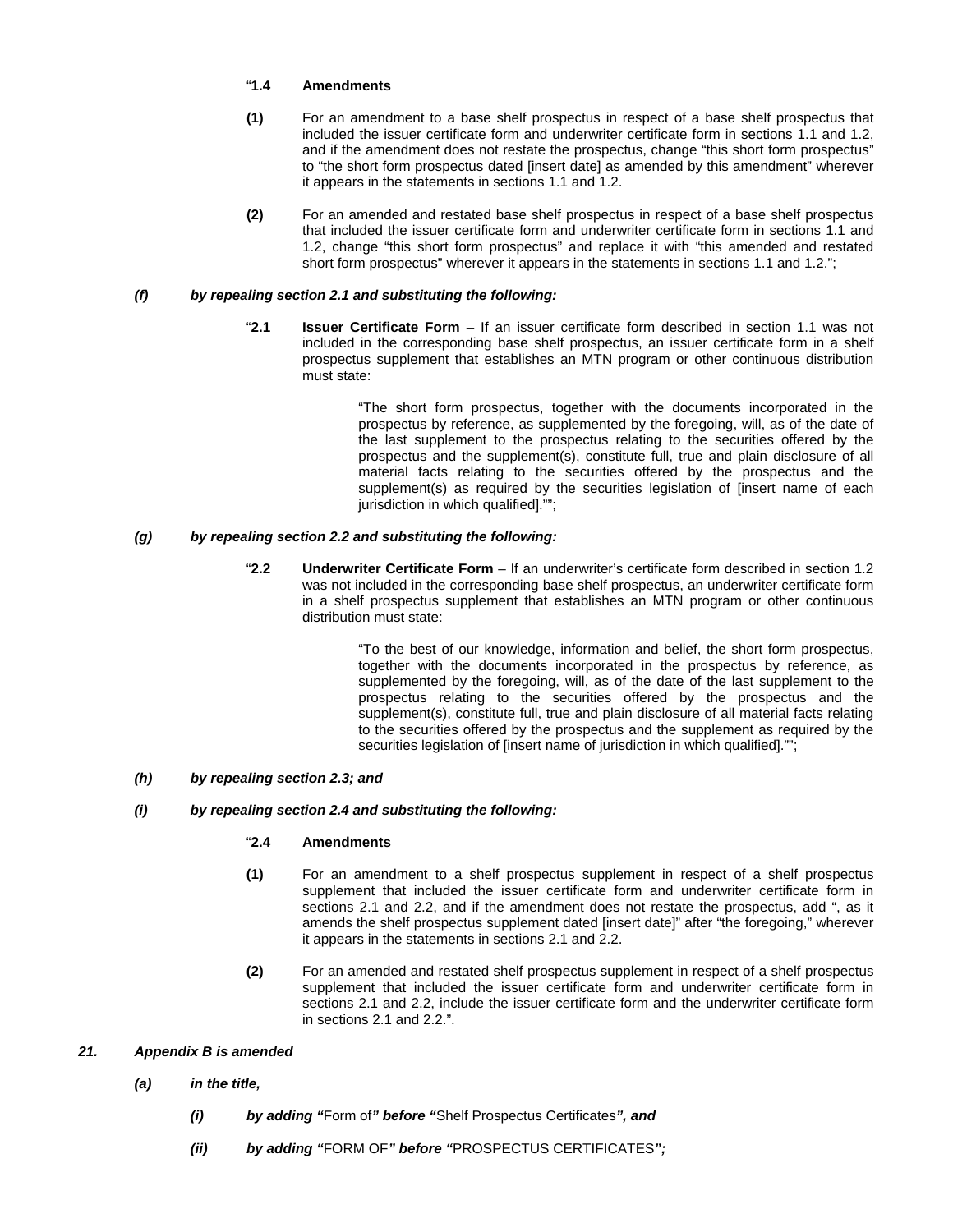### *(b) by repealing section 1.1 and substituting the following:*

"**1.1 Issuer Certificate Form** – If method 2 is elected by an issuer, an issuer certificate form in the preliminary base shelf prospectus and the base shelf prospectus must state:

> "This short form prospectus, together with the documents incorporated in this prospectus by reference, constitutes full, true and plain disclosure of all material facts relating to the securities offered by this prospectus as required by the securities legislation of [insert name of each jurisdiction in which qualified]."";

### *(c) by repealing section 1.2 and substituting the following:*

"**1.2 Underwriter Certificate Form** – If method 2 is elected by an underwriter, an underwriter certificate form in the preliminary base shelf prospectus and the base shelf prospectus must state:

> "To the best of our knowledge, information and belief, this short form prospectus, together with the documents incorporated in this prospectus by reference, constitutes full, true and plain disclosure of all material facts relating to the securities offered by this prospectus as required by the securities legislation of [insert name of each jurisdiction in which qualified]."";

#### *(d) by repealing section 1.3;*

#### *(e) by repealing section 1.4 and substituting the following:*

### "**1.4 Amendments**

- **(1)** For an amendment to a base shelf prospectus in respect of a base shelf prospectus that included the issuer certificate form and underwriter certificate form in sections 1.1 and 1.2, and if the amendment does not restate the prospectus, change "this short form prospectus" to "the short form prospectus dated [insert date] as amended by this amendment" wherever it appears in the statements in sections 1.1 and 1.2.
- **(2)** For an amended and restated base shelf prospectus in respect of a base shelf prospectus that included the issuer certificate form and underwriter certificate form in sections 1.1 and 1.2, change "this short form prospectus" to "this amended and restated short form prospectus" wherever it appears in the statements in sections 1.1 and 1.2.";

### *(f) by repealing section 2.1 and substituting the following:*

"**2.1 Issuer Certificate Form** – If method 2 is elected by an issuer, an issuer certificate form in a shelf prospectus supplement must state:

> "The short form prospectus, together with the documents incorporated in the prospectus by reference, as supplemented by the foregoing, constitutes full, true and plain disclosure of all material facts relating to the securities offered by the prospectus and this supplement as required by the securities legislation of [insert name of each jurisdiction in which qualified]."";

#### *(g) by repealing section 2.2 and substituting the following:*

"**2.2 Underwriter Certificate Form** – If method 2 is elected by an underwriter, an underwriter certificate form in a shelf prospectus supplement must state:

> "To the best of our knowledge, information and belief, the short form prospectus, together with the documents incorporated in the prospectus by reference, as supplemented by the foregoing, constitutes full, true and plain disclosure of all material facts relating to the securities offered by the prospectus and this supplement as required by the securities legislation of [insert name of jurisdiction in which qualified]."";

- *(h) by repealing section 2.3; and*
- *(i) by repealing section 2.4 and substituting the following:* 
	- "**2.4 Amendments**